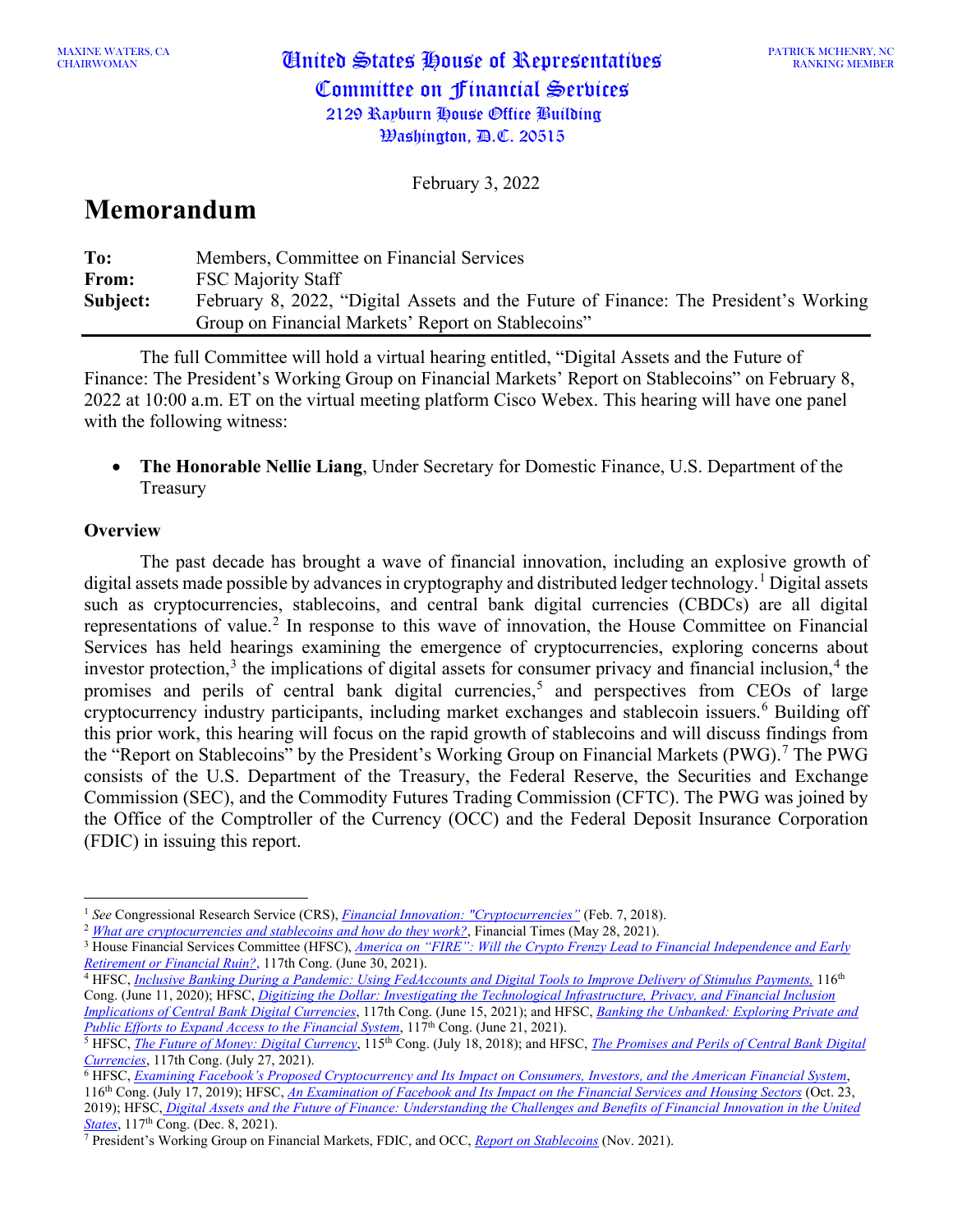#### **Stablecoin Uses and Market Size**

Stablecoins are a subset of cryptocurrencies that stablecoin issuers assert are pegged to a stable reserve asset such as the US dollar. Stablecoins are primarily used in the U.S. to buy or sell other cryptocurrencies or to lend or use as collateral to borrow other cryptocurrencies or fiat currency.[8](#page-1-0) Stablecoins may have vastly different operational structures and reserve compositions.<sup>[9](#page-1-1)</sup> Reserve assets backing stablecoins can include fiat currencies, traditional financial assets including commercial paper, or other digital assets or algorithms. Some have compared stablecoins to private currency issued by banks before the practice was curtailed with the National Bank Act of 1863, and a shift was made to a single sovereign currency.<sup>[10](#page-1-2)</sup> Others have noted that stablecoins' management and structuring of the reserve funds resemble existing practices for registered securities products, such as money market funds (MMFs), exchange-traded funds (ETFs),<sup>[11](#page-1-3)</sup> or security-based swaps.<sup>[12](#page-1-4)</sup> Stablecoins could also find parallels in traditional payment systems, bank deposits,<sup>[13](#page-1-5)</sup> or other forms of financial services and products.

As of February 3, 2022, stablecoins reached an estimated \$174 billion in market capitalization.<sup>[14](#page-1-6)</sup> Of note, the market value of the digital asset ecosystem as a whole has been volatile, expanding significantly from approximately \$500 billion in 2020 to almost \$3 trillion as of November 2021 before dropping to \$1.63 trillion in January 2022.<sup>[15](#page-1-7)</sup> Although stablecoins represent a relatively small fraction of the digital asset industry's total value at 5%, they facilitated more than 75% of trading on all digital asset trading platforms as of October 31, 2021.<sup>[16](#page-1-8)</sup>

#### **President's Working Group "Report on Stablecoins"**

While stablecoins have the potential to address shortcomings of the existing payment system such as the potential for lower-cost and real-time payments,<sup>[17](#page-1-9)</sup> they pose legal, regulatory, and oversight challenges, and may present risks to monetary policy, national security, financial stability, and fair competition.[18](#page-1-10) In response to these challenges, the PWG released its "Report on Stablecoins" (the Report) on November 1, 2021, including recommendations to Congress on legislation to address market risks potentially created by stablecoin transactions. The Report provides a number of legislative recommendations to Congress to improve oversight and regulation of stablecoins in a manner that complements existing authorities with respect to market integrity, investor protection, and illicit finance.<sup>[19](#page-1-11)</sup>

The Report analyzes the prudential risks posed by "payment stablecoins," defined as those stablecoins that are designed to maintain a stable value relative to a fiat currency and have the potential to be used as a widespread means of payment. The Report notes that stablecoins are often characterized by

<span id="page-1-0"></span><sup>8</sup> *Id.* at 1.

<span id="page-1-1"></span><sup>9</sup> International Monetary Fund (IMF), *[Global Financial Stability Report](https://www.imf.org/-/media/Files/Publications/GFSR/2021/October/English/ch2.ashx)* (Oct. 2021).

<span id="page-1-2"></span><sup>10</sup> Gary Gorton & Jeffery Zhang, *Taming [Wildcat Stablecoins](https://papers.ssrn.com/sol3/papers.cfm?abstract_id=3888752)*, SSRN (Oct. 1, 2021).

<span id="page-1-3"></span><sup>11</sup> *See, e.g.*, *[Crypto Stablecoins and Prime Money Market Funds. If it walks like a duck . . .](https://www.finextra.com/blogposting/20557/crypto-stablecoins-and-prime-money-market-funds-if-it-walks-like-a-duck---)*, Finextra (July 5, 2021).

<span id="page-1-4"></span><sup>12</sup> *See* Senate Committee on Banking, Housing, and Urban Affairs[, SEC Chair Gensler Testimony,](https://www.sec.gov/news/testimony/gensler-2021-09-14) *Oversight of the U.S. Securities and Exchange Commission*, 117th Cong. (Sept. 14, 2021).

<span id="page-1-5"></span><sup>13</sup> *See, e.g.*, Howell Jackson & Morgan Ricks, *[Locating Stablecoins within the Regulatory Perimeter](https://corpgov.law.harvard.edu/2021/08/05/locating-stablecoins-within-the-regulatory-perimeter/)*, Harvard Law School Forum on Corporate Governance (Aug. 5, 2021).

<span id="page-1-6"></span><sup>14</sup> CoinMarketCap[, Top Stablecoin Tokens by Market Capitalization](https://coinmarketcap.com/view/stablecoin/) (accessed Feb. 3, 2022); *see also* Appendix Figure #1: Stablecoins by Market Capitalization (in billions).

<span id="page-1-7"></span><sup>&</sup>lt;sup>15</sup> CoinMarketCap[, Today's Cryptocurrency Prices by Market Cap](https://coinmarketcap.com/) (accessed Jan. 27, 2022).

<span id="page-1-8"></span><sup>16</sup> Figures cited by SEC Chair Gary Gensler in his statement, *[President's Working Group Report on Stablecoins](https://www.sec.gov/news/statement/gensler-statement-presidents-working-group-report-stablecoins-110121)* (Nov. 1, 2021); *see* [Today's Cryptocurrency Prices by Market](https://coinmarketcap.com/) Cap (accessed Nov. 28, 2021); *see also* The Block, [Spot](https://www.theblockcrypto.com/data/crypto-markets/spot) (accessed Nov. 28, 2021).

<span id="page-1-9"></span><sup>&</sup>lt;sup>17</sup> See e.g. Harvard Business Review, **Stablecoins and the Future of Money** (Aug. 10, 2021).

<span id="page-1-10"></span><sup>18</sup> *See, e.g.*, Douglas Arner, Raphael Auer & Jon Frost, *[Stablecoins: risks, potential and regulation](https://www.bis.org/publ/work905.htm)*, Bank for International Settlements (Nov. 24, 2020); Federal Reserve, *[Financial Stability Report](https://www.federalreserve.gov/publications/files/financial-stability-report-20211108.pdf)* (Nov. 2021); Financial Stability Board (FSB), *[Regulation, Supervision and](https://www.fsb.org/2020/10/regulation-supervision-and-oversight-of-global-stablecoin-arrangements/)  [Oversight of "Global Stablecoin" Arrangements](https://www.fsb.org/2020/10/regulation-supervision-and-oversight-of-global-stablecoin-arrangements/)* (Oct. 13, 2020); Financial Stability Oversight Council (FSOC), *[FSOC Annual Report](https://home.treasury.gov/system/files/261/FSOC2021AnnualReport.pdf)  [2021](https://home.treasury.gov/system/files/261/FSOC2021AnnualReport.pdf)* (Dec. 2021); Office of Financial Research (OFR), *[OFR Annual Report 2021](https://www.financialresearch.gov/annual-reports/files/OFR-Annual-Report-2021.pdf)* (Nov. 2021).

<span id="page-1-11"></span><sup>&</sup>lt;sup>19</sup> President's Working Group on Financial Markets, FDIC, and OCC, *[Report on Stablecoins](https://home.treasury.gov/system/files/136/StableCoinReport_Nov1_508.pdf)*, at 1 (Nov. 2021).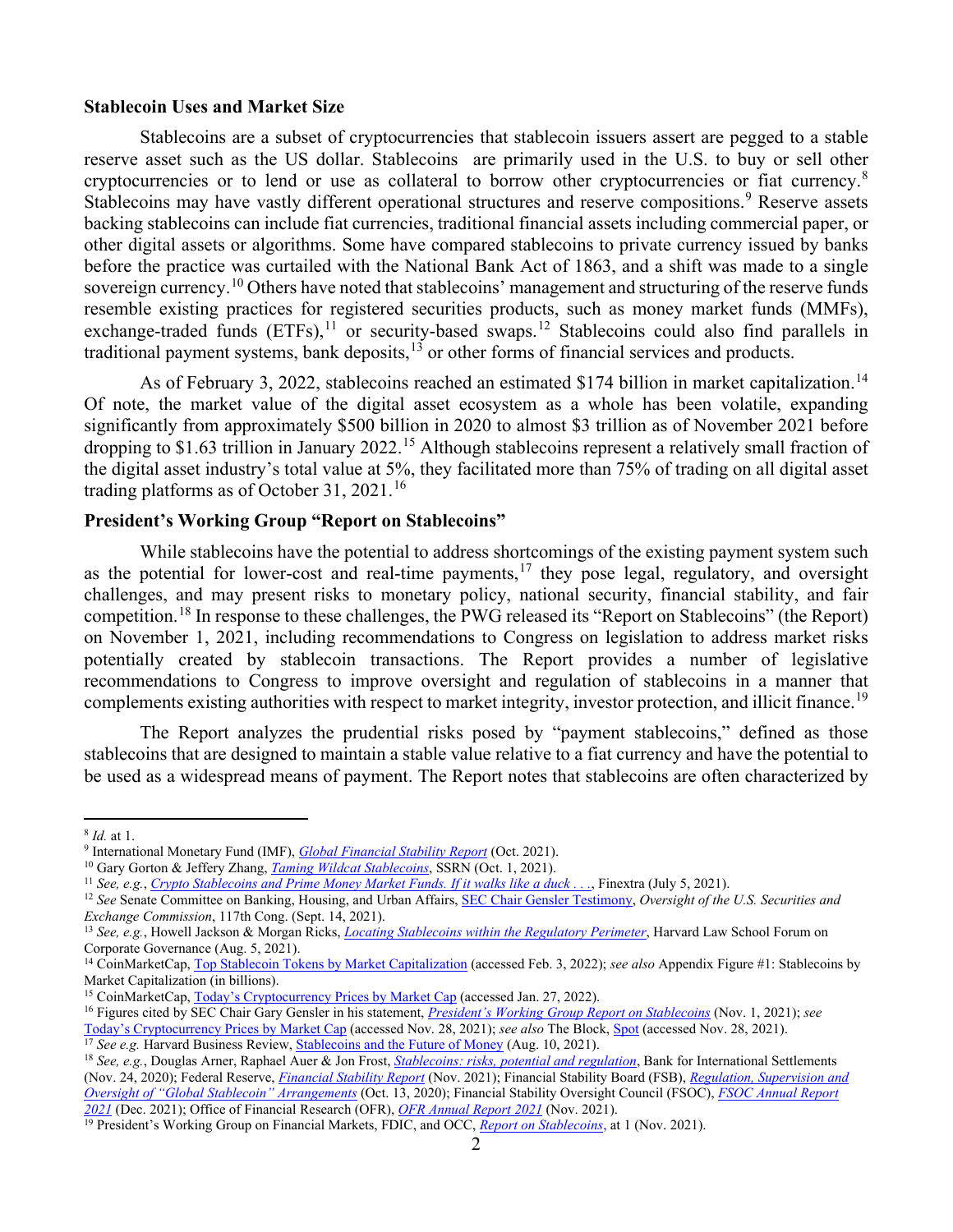a promise or expectation that the stablecoin can be redeemed on a one-to-one basis for fiat currency, which may not always be accurate.<sup>[20](#page-2-0)</sup> The Report also includes a discussion on interim measures that the Financial Stability Oversight Council (FSOC) can undertake to regulate stablecoins, such as designating them as systemically important for payment, clearing, and settlement activities.<sup>[21](#page-2-1)</sup>

The Report notes that it builds upon prior research from international forums and is informed by their recommendations, standards, principles, and guidance regarding stablecoin arrangements. For instance, in October 2020, the Financial Stability Board (FSB) published 10 recommendations aimed at promoting regulation, supervision, and oversight of Global Stablecoin (GSC) arrangements. These highlevel recommendations sought to address financial stability risks of stablecoins both in the U.S. and at the international level, while supporting innovation and granting flexibility for jurisdictions to establish domestic approaches.<sup>[22](#page-2-2)</sup> In preparing the Report, the agencies' staff members held discussions with stakeholders, such as market participants, trade associations, and experts and advocates.<sup>[23](#page-2-3)</sup>

#### **Key Prudential Risks & Recommendations from PWG Report**

*Risks to Stablecoin Users and Stablecoin Runs –* The Report outlines risks that stablecoins may present to market integrity, investor protection, and counteracting illicit finance. With regard to the risk of a run on stablecoins, the Report notes that an instrument can serve as a reliable means of payment or store of value only when there is public confidence in its value, particularly during periods of stress. The Report notes that public confidence in stablecoins is derived from its redeemability and support by a stabilization mechanism that will consistently function regardless of market conditions.<sup>[24](#page-2-4)</sup> The Report lists certain factors that could weaken confidence in a stablecoin, including: "(1) use of reserve assets that could fall in price or become illiquid; (2) a failure to appropriately safeguard reserve assets; (3) a lack of clarity regarding the redemption rights of stablecoin holders; and (4) operational risks related to cybersecurity and the collecting, storing, and safeguarding of data."[25](#page-2-5)

Of note, even without the influence of adverse market conditions, certain stablecoins have already displayed run-like behaviors, such as large numbers of investors withdrawing their investments simultaneously, which can potentially trigger negative feedback loops and contagion effects.<sup>[26](#page-2-6)</sup> For example, the Iron Titanium (TITAN) token faced a run-like scenario in June 2021 and saw its price crash to near zero within one day, resulting in the related stablecoin Iron trading off its peg by more than \$0.25, meaning the stablecoin was no longer fully backed by its reserve assets.<sup>[27](#page-2-7)</sup> Additionally, certain stablecoins can use financial leverage (*i.e.*, fund their asset holdings with debt and derivatives), in the search for price stability or higher returns which introduces additional financial risks, and raises financial stability concerns when used excessively. Regarding run-risk, the Report concludes that "the internal dynamics of a stablecoin run, as well as the potential implications of such a run for the financial system and broader economy, would likely depend on the volume and liquidity characteristics of reserve assets sold, as well as on broader economic and financial conditions."[28](#page-2-8)

The Report acknowledges the applicable existing regulatory frameworks by stating that the SEC and CFTC as market regulators currently have broad enforcement, rulemaking, and oversight authorities over digital assets, including stablecoins, especially in relation to market integrity and investor protection

<span id="page-2-0"></span><sup>20</sup> *Id.* at 2.

<span id="page-2-1"></span><sup>21</sup> *Id.* at 3.

<span id="page-2-2"></span><sup>22</sup> *Id.* at 22.

<span id="page-2-3"></span><sup>23</sup> *Id.* at 23. *See also* Appendix Figure #2 List of Outreach Participants.

<span id="page-2-4"></span><sup>&</sup>lt;sup>24</sup> President's Working Group on Financial Markets, FDIC, and OCC, *[Report on Stablecoins](https://home.treasury.gov/system/files/136/StableCoinReport_Nov1_508.pdf)*, at 12 (Nov. 2021).<br><sup>25</sup> *Id.* 

<span id="page-2-8"></span><span id="page-2-7"></span>

<span id="page-2-6"></span><span id="page-2-5"></span><sup>&</sup>lt;sup>26</sup> See e.g. Stablecoins Could Pose New Short-Term Credit Market Risks, Fitch Rating (July 1, 2021).<br><sup>27</sup> Iron Finance's Titan Token Falls to Near Zero in DeFi Panic Selling, CoinDesk (June 17, 2021).<br><sup>28</sup> President's Wor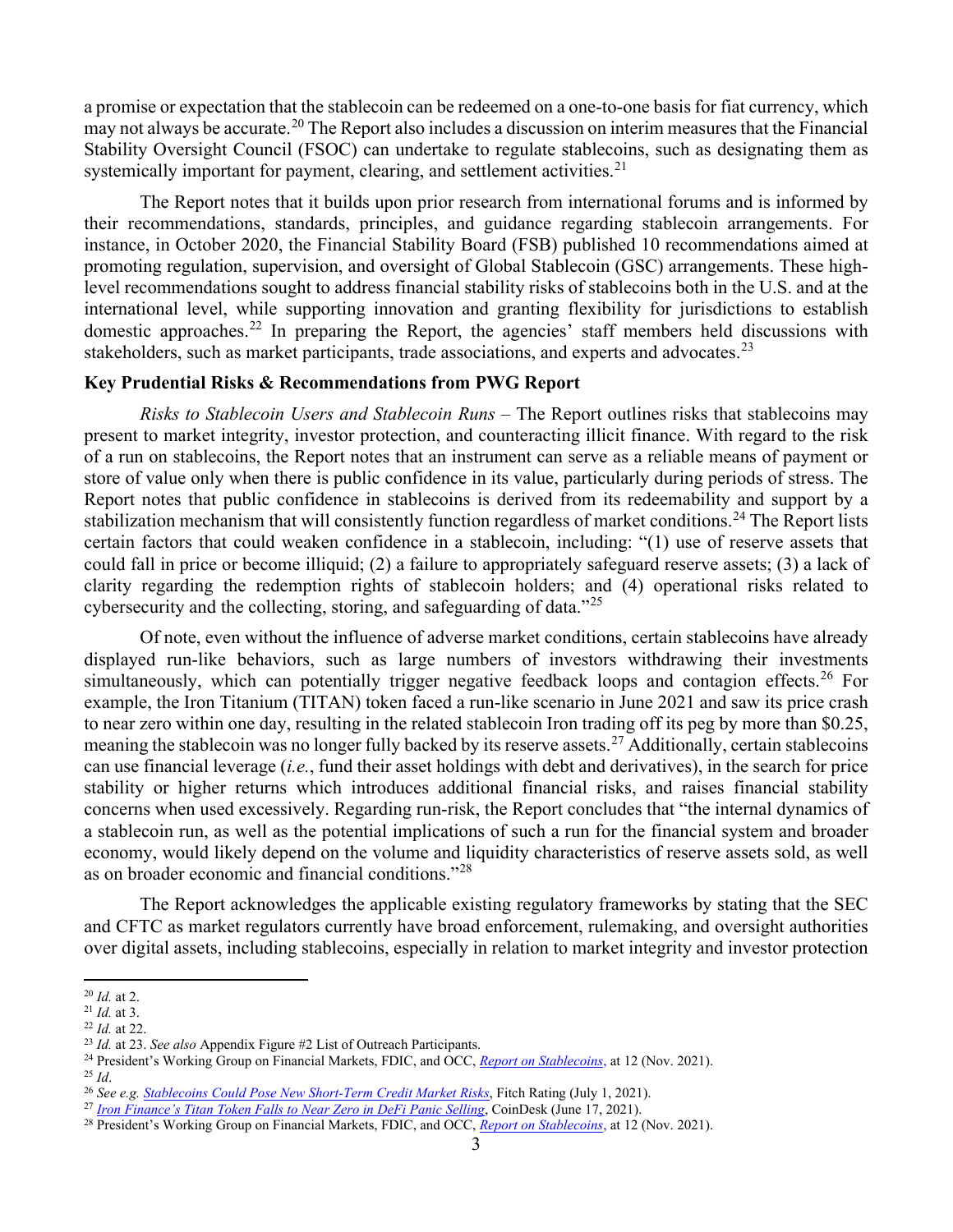risks and "speculative digital asset trading."[29](#page-3-0) It also recognizes the Treasury Department's existing role in addressing anti-money laundering and countering the financing of terrorism-related risks. To address risks to stablecoin users and guard against stablecoin runs, the Report indicates that legislation should require stablecoin issuers to be insured depository institutions (IDIs), which are subject to safety and soundness supervision and regulation at the depository institution and the holding company level.<sup>[30](#page-3-1)</sup>

*Payment System Risks –* In the Report, the agencies acknowledge that while stablecoin arrangements could theoretically provide support for more efficient and inclusive payment options, they may present risks to their participants and the broader financial system. Similar to traditional payment systems, the Report notes that stablecoins also face "credit risk, liquidity risk, operational risk, risks arising from improper or ineffective system governance, and settlement risk."[31](#page-3-2)

The Report also addresses the use of digital custodial wallets by stablecoin users, which allow for the storage and transfer of these assets among users. Custodial wallets are computer software and applications that store cryptocurrencies and other digital assets, and maintain the keys necessary to access and sign the assets for transmission to blockchains, while storing the addresses on a blockchain where a particular asset resides.<sup>[32](#page-3-3)</sup> Citing concerns over the central role that custodial wallet providers play within a stablecoin arrangement, the Report recommends that Congress subject custodial wallet providers to the proper amount of federal oversight, including "possibly restricting these service providers from lending customers' stablecoins and requiring compliance with appropriate risk-management, liquidity, and capital requirements."[33](#page-3-4) The Report adds that Congress should consider other standards for custodial wallet providers, including limiting activity with other commercial enterprises and use of customer data.<sup>[34](#page-3-5)</sup>

*Risks of Scale: Systemic Risk and Concentration of Economic Power –* Systemic risk arises from the possibility that losses or distress at entities in the digital asset industry could cause instability in the broader financial system. Common examples of systemic risk and financial stability concern include contagion effects on the broader economy and "run-like" behaviors. The first policy concern highlighted in the Report is the failure of a wallet custodian spilling over to the traditional financial system and the real economy, leading to systemic risk. Secondly, if a custodial wallet host has some other stablecoinrelated role, such as being an issuer or commercial enterprise, this could lead to unhealthy concentrations of economic power in the real economy, which in turn would lead to decreasing competition.<sup>[35](#page-3-6)</sup> Thirdly, if a stablecoin becomes widely adopted as a means of payment, it could create an anti-competitive environment, as users may find it difficult to switch from one form of payment to another.<sup>[36](#page-3-7)</sup> Responding to these concerns, the Report recommends placing limits on custodial wallet providers' affiliation with commercial entities or on custodial wallet providers' use of user transaction data. [37](#page-3-8) Furthermore, the Report recommends creating clear standards that promote interoperability among stablecoins.<sup>[38](#page-3-9)</sup>

*Regulatory Gaps –* Presently, stablecoin arrangements are not subject to a consistent set of prudential regulatory standards that address all risks, but they are still subject to market regulatory oversight by the SEC and CFTC. The Report notes that certain stablecoin arrangements may be subject to

<span id="page-3-0"></span><sup>29</sup> *Id.* at 8.

<span id="page-3-1"></span><sup>30</sup> *Id.* at 17.

<span id="page-3-2"></span><sup>31</sup> *Id.* at 12. *See also* Committee on Payment and Settlement Systems and the Technical Committee of the International Organization of Securities Commissions, *[Principles for financial market infrastructures](https://www.bis.org/cpmi/publ/d101a.pdf)*, Bank for International Settlements (Apr. 2012).

<span id="page-3-3"></span><sup>&</sup>lt;sup>32</sup> *[What's A Crypto Wallet \(and How Does It Manage Digital Currency\)?](https://www.computerworld.com/article/3389678/whats-a-crypto-wallet-and-does-it-manage-digital-currency.html)*, Computer World (Apr. 17, 2019).

<span id="page-3-5"></span><span id="page-3-4"></span><sup>33</sup> *[U.S. Stablecoin Regulation: Bringing Stablecoins Into The Regulatory Fold](https://fintechperspectives.shearman.com/post/102hbag/u-s-stablecoin-regulation-bringing-stablecoins-into-the-regulatory-fold)*, Fintech Foundry (Nov. 12, 2021).

<sup>34</sup> President's Working Group on Financial Markets, FDIC, and OCC, *[Report on Stablecoins](https://home.treasury.gov/system/files/136/StableCoinReport_Nov1_508.pdf)*, at 17 (Nov. 2021).

<span id="page-3-6"></span><sup>&</sup>lt;sup>35</sup> *Id.* at 14.<br><sup>36</sup> *U.S. Stablecoin Regulation: Bringing Stablecoins Into The Regulatory Fold*, Fintech Foundry (Nov. 12, 2021).

<span id="page-3-8"></span><span id="page-3-7"></span><sup>&</sup>lt;sup>37</sup> President's Working Group on Financial Markets, FDIC, and OCC, [Report on Stablecoins](https://home.treasury.gov/system/files/136/StableCoinReport_Nov1_508.pdf), at 17 (Nov. 2021).

<span id="page-3-9"></span><sup>38</sup> *Id.*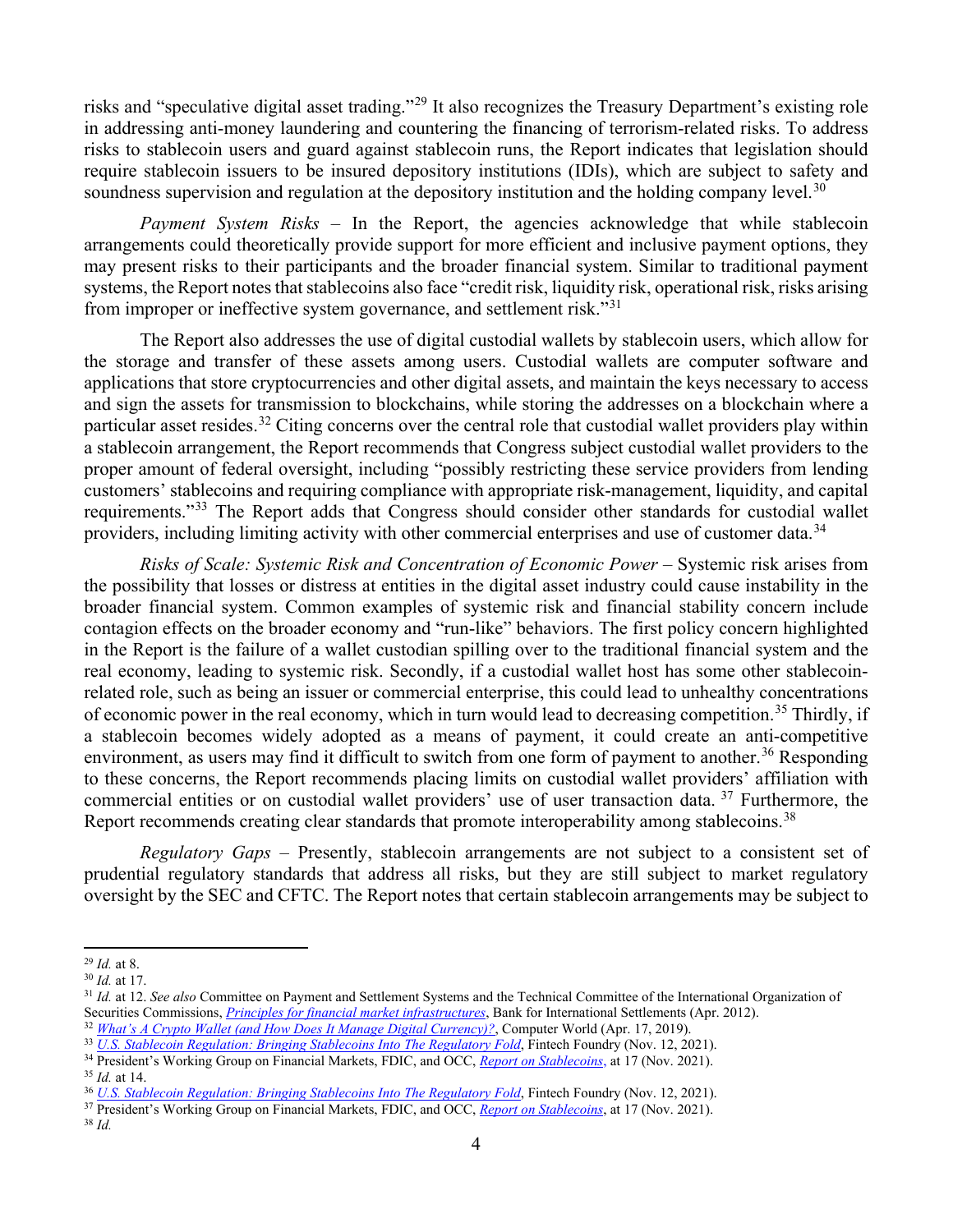the Glass-Steagall Act.<sup>[39](#page-4-0)</sup> Furthermore, consumer financial protection laws overseen by the Consumer Financial Protection Bureau (CFPB) provide some safeguards with respect to payments in general. However, both the number of parties involved in an arrangement as well as their operational complexity can pose increasing challenges for robust supervisory oversight.<sup>[40](#page-4-1)</sup> Prudential and market regulators and other relevant agencies can continue to use their regulatory oversight and enforcement powers to ensure that certain types of entities involved in stablecoin arrangements such as issuers or custodial wallet providers comply with existing regulations. In the absence of Congressional actions, the Report recommends that the FSOC potentially designate certain stablecoin arrangements as systemically important payment, clearing, and settlement activities, which would subject them to heightened regulation.

#### **Recent Developments on Stablecoins**

After the release of the Report, industry and public responses have varied, with some observers arguing that that, while market regulators could handle current stablecoin activities, Congress could also provide jurisdiction for banking regulators to address financial stability concerns.<sup>[41](#page-4-2)</sup> Other observers have argued that instead of directly treating stablecoin arrangements as banks, policymakers could subject certain stablecoins to heightened disclosure, capital, and liquidity requirements, or regulate them as securities products.<sup>[42](#page-4-3)</sup> One reason that the Report suggests the IDI regulatory framework for stablecoin issuers is to provide access to federal safety nets such as deposit insurance, and emergency liquidity and Fed services for systemic risk mitigation and other concerns.<sup>[43](#page-4-4)</sup> However, this could raise policy questions about whether stablecoin investors merit the same protection as regular depositors.

Subsequent to the release of the Report, its authors have stressed the need for Congressional action in this space. For instance, Nellie Liang, Under Secretary of the Treasury for Domestic Finance at the U.S. Department of the Treasury, emphasized in recent press interviews her opinion for the need for Congressional action, stating: "Congress is interested in how to address this. It feels like that's the first best alternative. Regulatory agencies, as I said, can do some things, but not everything. FSOC can do some things, but not everything. And so, trying to allow some room for Congress to make some progress in the fairly near term seems important."<sup>[44](#page-4-5)</sup> Regulators have continued their digital assets-related activities. For example, on November 23, 2021, federal banking agencies issued a joint statement regarding their Crypto-Asset Policy Sprint Initiative.<sup>[45](#page-4-6)</sup> On January 20, 2022, the Federal Reserve released "Money and Payments: The U.S. Dollar in the Age of Digital Transformation," a report which examines the benefits and risks of a potential U.S. central bank digital currency (CBDC) that may compete with private-sector stablecoins, and opened a 120-day comment period from the public on whether a U.S. CBDC would improve the payments system.[46](#page-4-7) On February 3, 2022, the Federal Reserve Bank of Boston, in partnership with the Digital Currency Initiative at the Massachusetts Institute of Technology, released findings on their technological research of a CBDC, including a description of a theoretical CBDC transaction processor.<sup>[47](#page-4-8)</sup>

<span id="page-4-0"></span><sup>39</sup> *See also* Howell Jackson & Morgan Ricks, *[Locating Stablecoins within the Regulatory Perimeter](https://corpgov.law.harvard.edu/2021/08/05/locating-stablecoins-within-the-regulatory-perimeter/)*, Harvard Law School Forum on Corporate Governance (Aug. 5, 2021).

<span id="page-4-1"></span><sup>&</sup>lt;sup>40</sup> President's Working Group on Financial Markets, FDIC, and OCC, *[Report on Stablecoins](https://home.treasury.gov/system/files/136/StableCoinReport_Nov1_508.pdf)*, at 13 (Nov. 2021).<br><sup>41</sup> Regulators Want to Push Crypto's Shadow Bankers Into the Light, Bloomberg Law (Nov. 1, 2021).

<span id="page-4-4"></span><span id="page-4-3"></span><span id="page-4-2"></span><sup>42</sup> *[Should stablecoins be regulated like banks, exchange-traded funds, or both?](https://thehill.com/opinion/finance/584499-should-stablecoins-be-regulated-like-banks-exchange-traded-funds-or-both)*, The Hill (Dec. 7, 2021).<br><sup>43</sup> *President's Working Group on Financial Markets, FDIC, and OCC, <u><i>Report on Stablecoins*</u>, at 16 (Nov. 2021).

<span id="page-4-5"></span><sup>&</sup>lt;sup>44</sup> POLITICO Pro O&A: Treasury Undersecretary Nellie Liang, Politico (Nov. 17, 2021); see also [Treasury Says New Law Only Way to](https://www.bloomberg.com/news/articles/2021-12-18/treasury-says-new-law-only-way-to-fully-contain-stablecoin-risks) Fully Contain Stablecoin Risks, Bloomberg (Dec. 18, 2021).

<span id="page-4-6"></span><sup>&</sup>lt;sup>45</sup> OCC, Federal Reserve, and FDIC, *[Joint Statement on Crypto-Asset Policy Sprint Initiative and Next Steps](https://www.occ.gov/news-issuances/news-releases/2021/nr-ia-2021-120a.pdf)* (Nov. 23, 2021).

<span id="page-4-7"></span><sup>46</sup> Board of Governors of the Federal Reserve System, *[Money and Payments: The U.S. Dollar in the Age of Digital Transformation](https://www.federalreserve.gov/publications/files/money-and-payments-20220120.pdf)* (Jan. 20, 2022).

<span id="page-4-8"></span><sup>47</sup> Federal Reserve Bank of Boston, *[The Federal Reserve Bank of Boston and Massachusetts Institute of Technology release technological](https://www.bostonfed.org/news-and-events/press-releases/2022/frbb-and-mit-open-cbdc-phase-one.aspx)  [research on a central bank digital currency](https://www.bostonfed.org/news-and-events/press-releases/2022/frbb-and-mit-open-cbdc-phase-one.aspx)* (Feb. 3, 2022).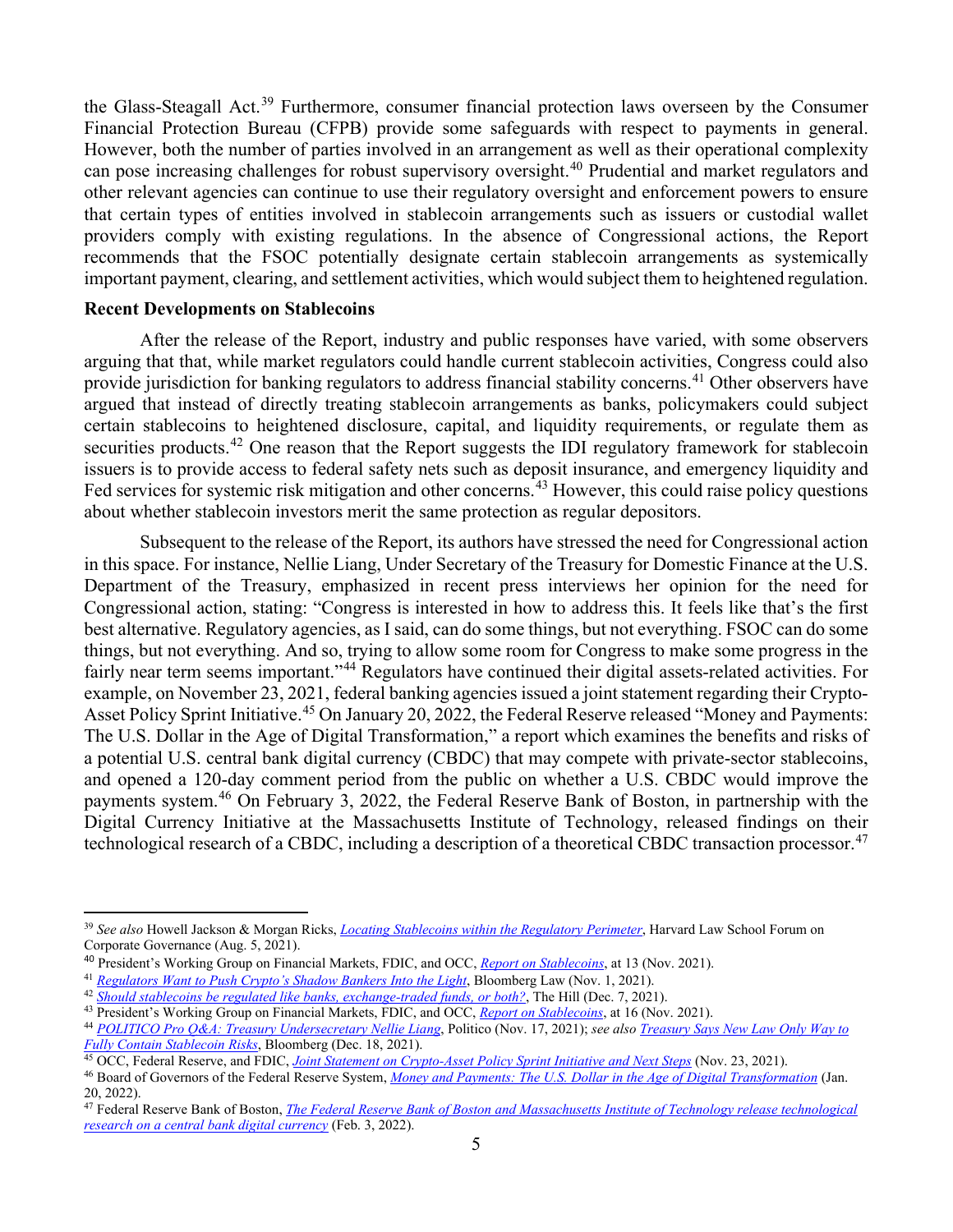## **Appendix – Figures**

**Sources below can be found in the President's Working Group on Financial Markets, the Federal Deposit Insurance Corporation, and the Office of the Comptroller of the Currency's** *[Report on Stablecoins](https://home.treasury.gov/system/files/136/StableCoinReport_Nov1_508.pdf)*, (Nov. 2021).

#### **Figure 1. Top Stablecoins by Market Capitalization (in billions)**



**The Report indicates that stablecoin supply grew approximately 495 percent, from \$21.5 billion on October 19, 2020 to \$127.9 billion as of October 18, 2021.** *Se[e Total Stablecoin Supply](https://www.theblockcrypto.com/data/decentralized-finance/stablecoins/total-stablecoin-supply-daily)***, The Block, (Oct. 18, 2021).**